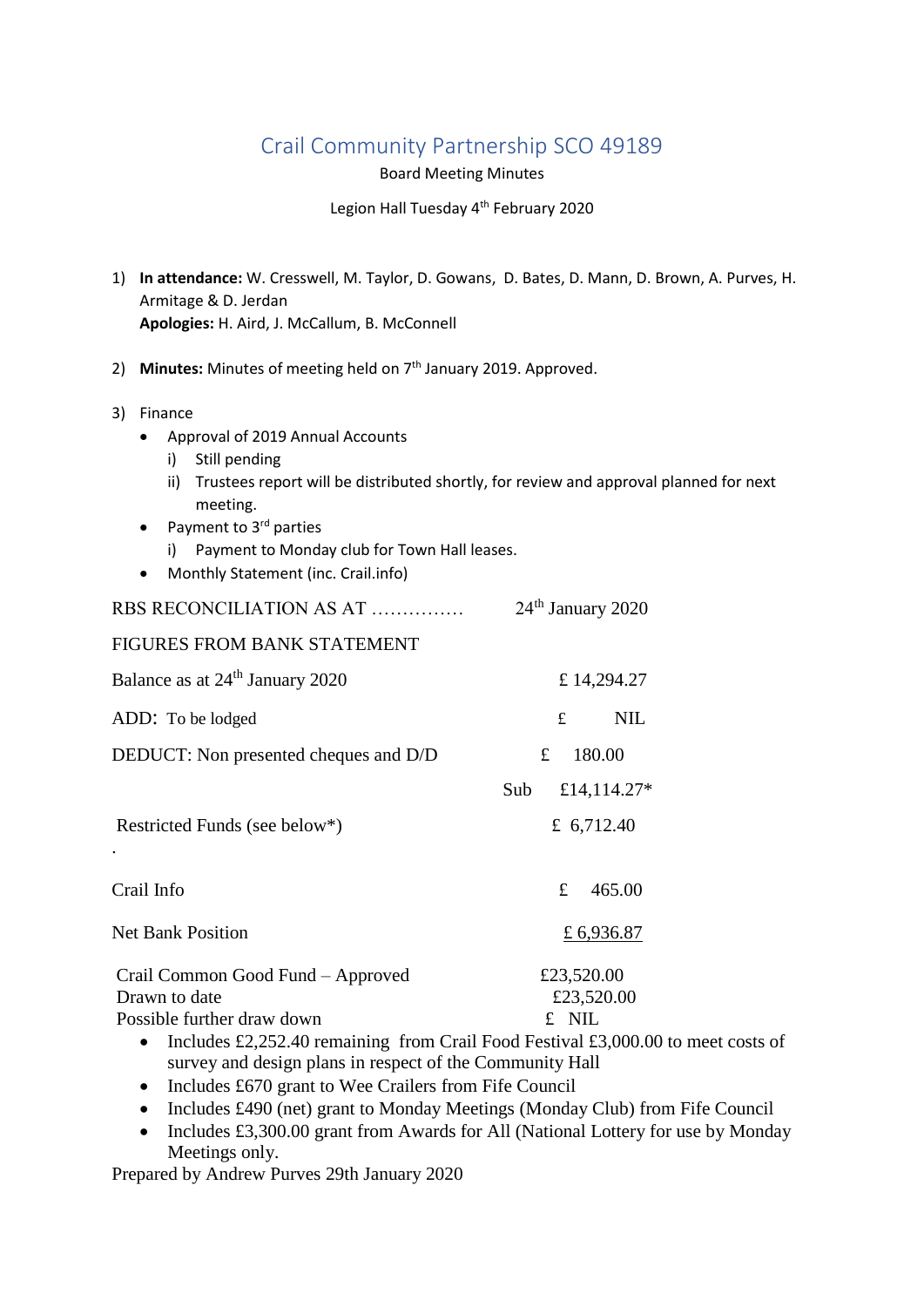## 4) Fund Raising

- Denburn park CPS holds £1500 from Parks for All and has applied for £3,500 from Crail Common Good.
- Asset transfer Scottish land Fund £8424, to be spent on Business Plan for CCH
- The Fore applied (but unsuccessful)
- TNL Climate Action Fund Unsuccessful but intent is for the East Neuk group to continue and initiate projects.
- Robertson Trust is changing strategy with stronger focus on poverty, but is also annual disbursements from £M20 to £M30.
- Cambo Partnership DJ to contact and arrange meeting.
- Rural Tourism Infrastructure Fund Crail was included in a Fife Countryside and Coast bid, but only for a review of transport issues in Crail.
- 5) Membership
	- Unchanged. Membership is 133 (6 Associate, 126 Ordinary, 1 Junior).
- 6) Sub Committees

**Harbour –** Sandbar to be removed – license is being applied for

**Crail North -** Meeting planned with Fife Council but roles have changed within the Planning Department. Need to re-connect with Ben Ellis. Meeting planned with land owner 6<sup>th</sup> February.

**Strategy ..**regular contact being maintained with EDF through JM, but plan to hold meeting in February to discuss the future.

## **Enviroment/Woodlands -**

- (a) CCP has been successful with Stage One Community Asset Transfer for 3 tracts of FC land around Crail. Bow Butts, the Pinkerton Triangle and Kiliminning South. Need to move on to Stage Two of CAT soonest.
- (b) Path Maintenance Crew training may occur within one month.

**Community Assets –** Community Enterprise (our retained Business Plan consultants) started work in late January. Action Plan is in Appendix A. CCP also needs to start Fife Councils CAT Stage 2 Application Process soonest as this needs to be complete before a funding application can be made to the Scottish Land Fund. Besides surveying the community there will be two public meetings, on the 17<sup>th</sup> for invited CCH Stakeholder and on the  $29<sup>th</sup>$  a general public Drop In.

## 7) Drop In Planning

29<sup>th</sup> February for specific Community Hall. Consultants in control of this event.

- 8) Next meeting Tuesday 3<sup>rd</sup> March 2020at 6pm
	- 2020 Calendar booked for Legion Hall, 6pm  $1<sup>st</sup>$  Tuesday of each month
	- AGM Planned for 16th April 2020
		- i) **Action**: Book Community Hall DG
- 9) AOCB
	- D.Bates advised that Town Hall management committee advises that Town Hall lease will be expiring in 2021 and was interested in whether CCP would be applying for the lease. There is concern about the condition of the bell mounting and bell tower. To be discussed in the future.